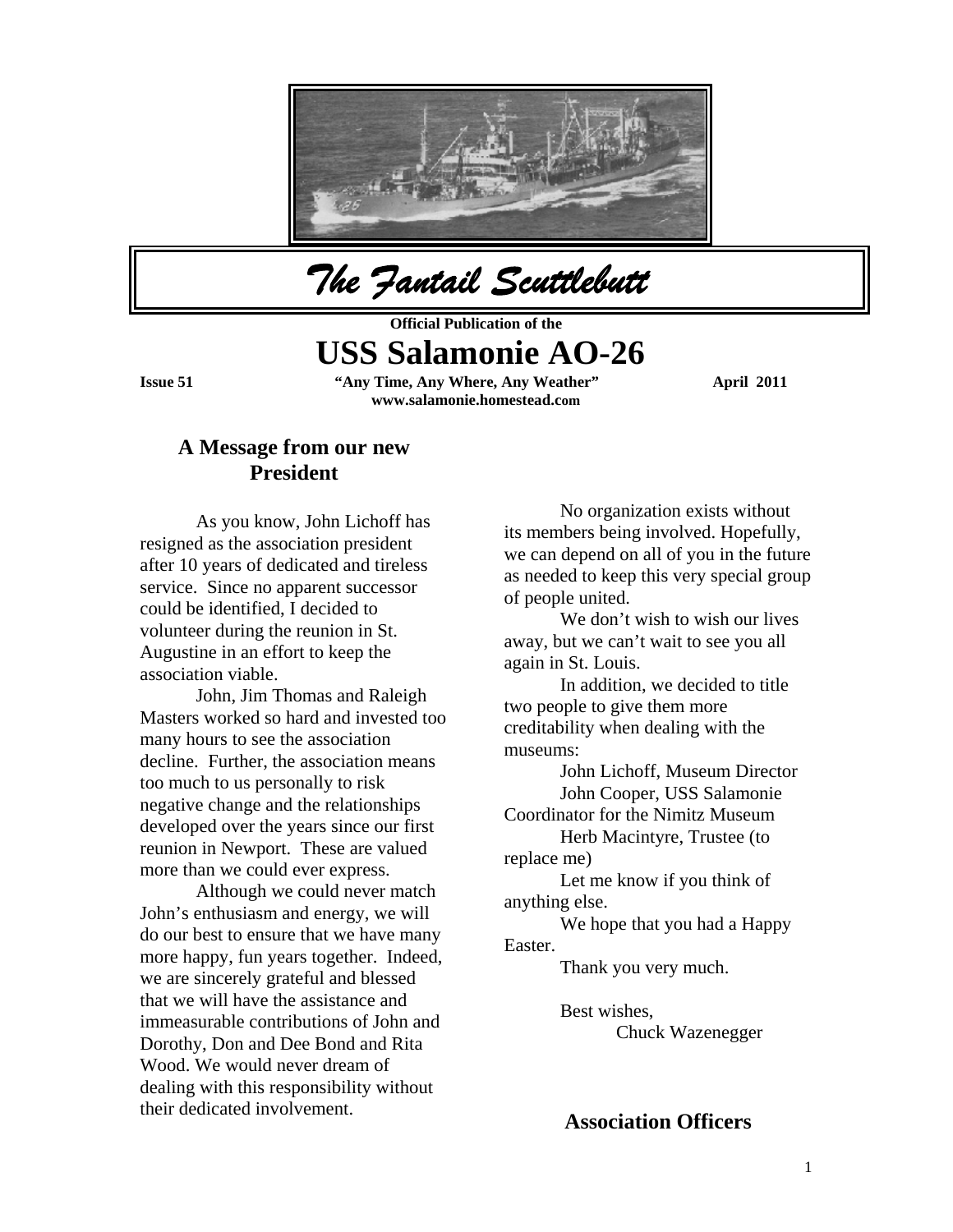**President** – Chuck Wazznegger (bear1151@verizon.net **Chaplin/Trustee** – Joe Cuneo **– Records/Files/Honor Roll Chaplin** – Raleigh Masters **Trustee** – Herb Macintyre John Lichoff (jlichoff@neo.rr.com **Newsletter Editor** – Rita Wood (RLW313@aol.com ) **Treasurer** – Donald Bond (dbondin@aol.com)

# **Welcome Aboard New Find**

Murray F. Wright, Jr. BMSM 60-61

# **In Memoriam Honor Roll:**

Ernest H. Running W illiam Denton H erman Goebel LT 57-58 BT3 64-68 WT2 45-48

# **Please keep in your prayers and send cards Sick/Surgery/Treatments**

Chuck Wazznegger Jeanette Lanahan Leonard Buck



**Coming Attractions** 

**Salamonie Summer Festival**  Warren, Indiana 2011

> **Friday, July 1, 2011 Parade at 6:00 PM**

**USS Salamonie Banquet Saturday, July 2, 2100 5:30 PM Don and Dee Bond Hosts** 

**Reservations: Comfort Inn, Warren, IN 260-375-4800** 

for the reunion, be sure to tell the Note: When making reservations motel that you are with the USS Salamonie for your rate. We have a block of rooms reserved.

The Hospitality Room will be open at the motel on 6/30, 7/1 and 7/2. The museum will be open.

There will be no cookout this year.

Come and ride in the parade on the Salamonie float!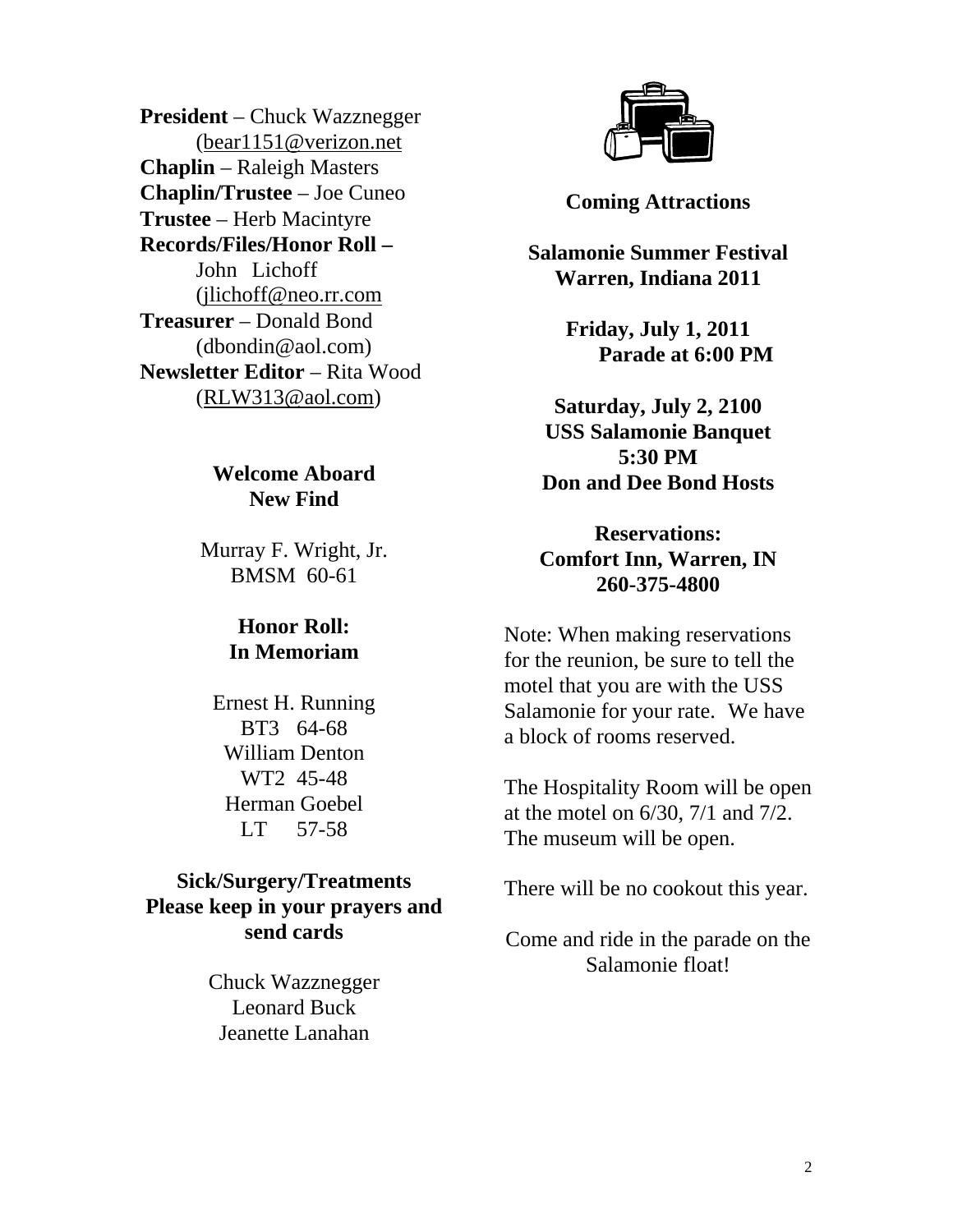

**Reunion 2012** 

**Meet us in St. Louis, MO** 

**April 25 – 28, 2012** 

# **Mark your calendars now**

Nota bene: Cornelius Venverloh and his wife Lucille live in St. Louis. They are fine after the tornado and had no damage to their home.

### **Lilly Nutter 801 Huntington Avenue Warren, IN 46792-9402**

Lily has sent 1032 care packages to date to our troops in harms way. Send donations to Don Bond made out to USS Salamonie. Keep our troops in your thoughts and prayers.

# **Newsletter**

newsletter will now be published three (3) times per year. Let us know whether you want a hard copy, an e mail copy or that you See the membership form provided Due to postage rates, the will go to the Salamonie website. in this newsletter.

### **Donations**

If you wish to donate to any of the following causes, please send your check to Don Bond.

Salamonie and indicate the cause it is for on the check. Make the check out to the USS

Donations are accepted for:

#### **Postage Fund Knight-Bergman Civic Center USS Salamonie Association Troop Care Packages**

Every little bit helps us to keep the association running with ease.

> **Treasurer's Report**  Donald Bond

balance as of 4/01/11 is \$3534.74. and 177 Active members. The treasury account We have 81 Life Members

Only forty-eight  $(48)$  have paid their 2011 dues thus far, so please send your dues as soon as possible.



 **We don't want to lose you.** 

 **If you move, change your address, e-mail, telephone, etc., please notify Donald Bond, John Lichoff or Rita Wood so w e can keep the information up to date.**